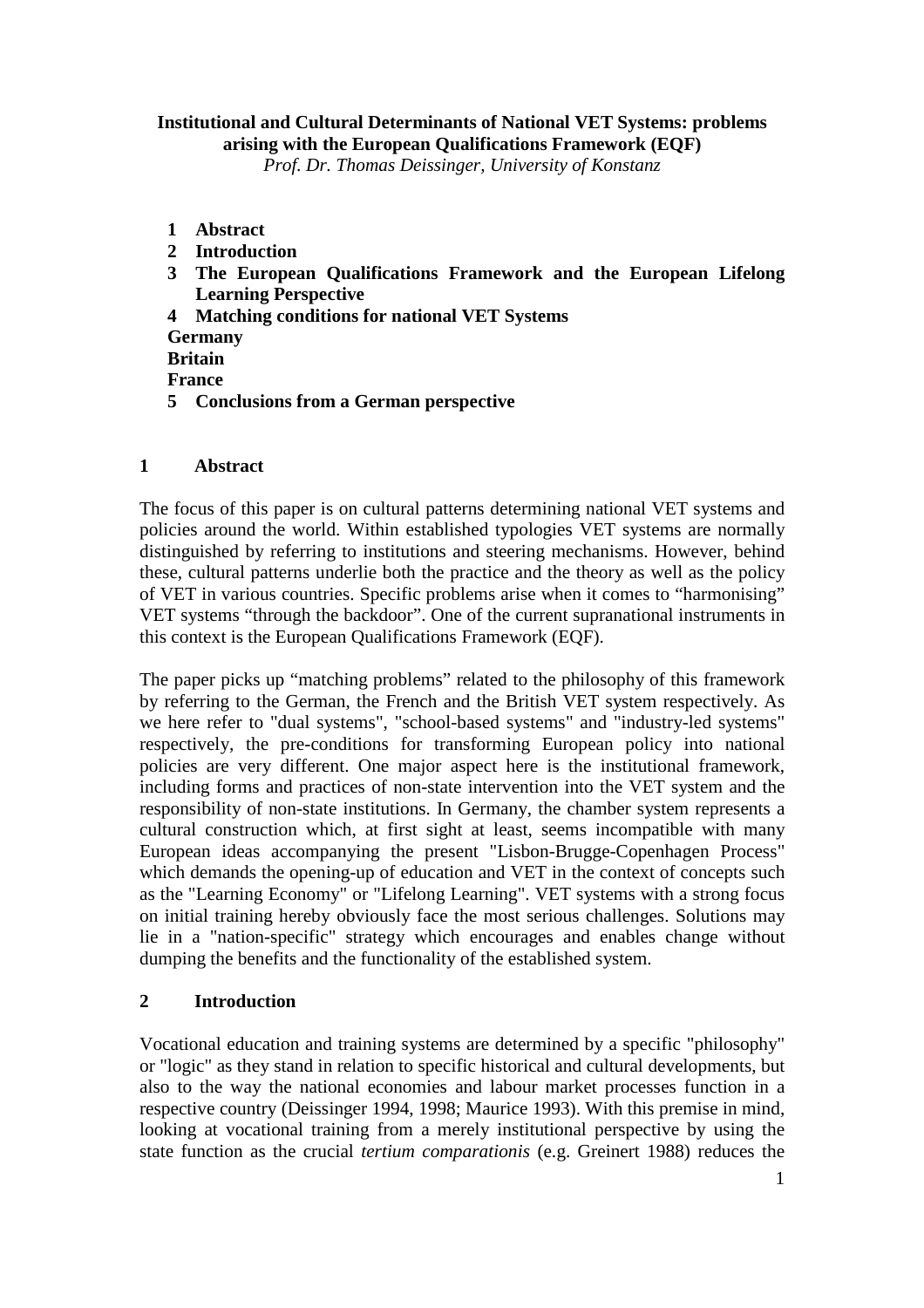potential of gaining insight into what may be called the "training culture" of a given country. Germany e.g. has a specific "apprenticeship culture" and initial vocational training, despite its medieval origins and "old-fashioned" terminology, still is the pivotal topic of national policy.

The fact that there is a "historical character" determining the structures and functions of VET systems implies that the general significance given to apprenticeship as an institutional solution towards the problem of skill formation can differ from the focus lying on the interaction or even interdependence between VET on the one hand and general and higher education on the other. Besides the apprenticeship system, schoolbased forms of vocational learning, such as "vocational grammar schools" in France, "vocational colleges" in Germany or FE colleges in the UK, represent more or less traditional courses and qualifications which are normally institution-based, shaped by state influence and more or less clearly didactically steered pedagogical arrangements. There are, however, differences when it comes to formally linking up these traditional structures with general or higher education.

Another issue, besides institutionalisation seems to be the understanding of vocational pathways (Harris/Deissinger 2003) and valuation given to VET in general which obviously becomes manifest when we look at the challenges imposed by the European Union with its Lifelong Learning policy and one of its derivates, the European Qualifications Framework. It seems that countries that differ in terms of their VET systems and traditions, especially with respect to the relationship between full-time VET and company-based training, such as apprenticeships, also differ in terms of their adaptability to the overarching European VET policy ideas. One of these ideas is the concepualisation of "National Qualifications Frameworks" (Young 2003).

# **3 The European Qualifications Framework and the European Lifelong Learning Perspective**

Despite the fact that education and training differ from country to country in terms of their structural and didactical features it appears that VET reform for various reasons has become an international problem, a fact that has been emphasised by the European Union`s confession to Lifelong Learning as a global strategy for all European countries and the proclamation of 1996 as "The European Year of Lifelong Learning" (Hake 1999). In its White Paper on "Growth, Competitiveness and Employment" published in 1993 (European Commission 1993) the European Commission pointed out that Lifelong Learning should become "the overall objective to which the national educational communities can make their own contributions". Two years later, in the White Paper on "Teaching and Training – Towards the Learning Society" (European Commission 1995) the concept of Lifelong Learning became associated with the idea of a "personal skills card" for every European citizen which would document the acquisition of new knowledge both in formal and informal learning environments.

It is obvious from these political developments that the EU sees the borders between various sectors of the educational and/or training system, including higher and further education, as more and more permeable while the perception of a mismatch of learning outcomes with work requirements forces national and international agencies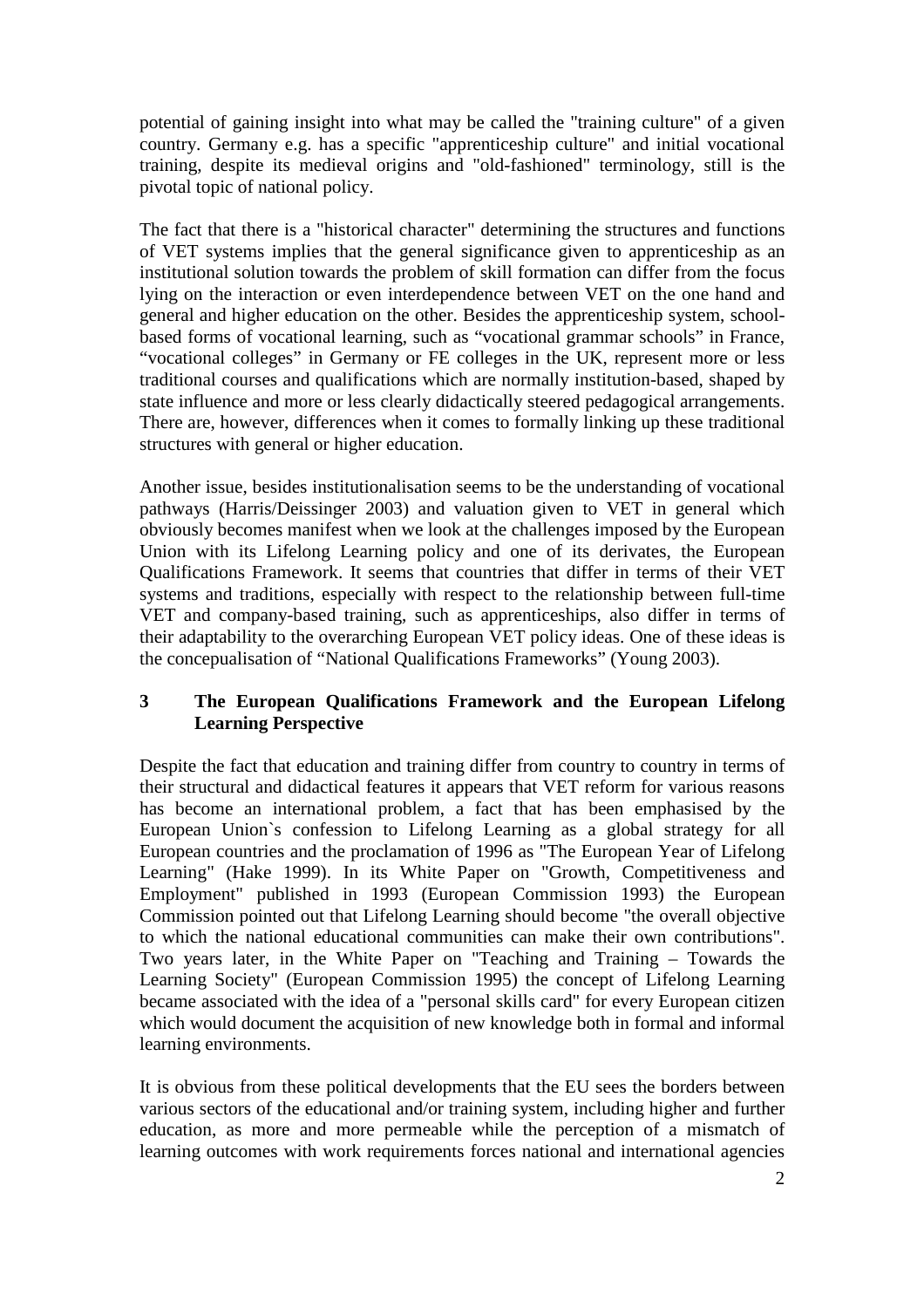to re-define courses, pathways as well as curriculum patterns. In recent years, a new concept, the European Qualifications Framework (EQF), emerged from the so-called "Lisbon-Brugge-Copenhagen Process" (Winterton 2005) and the underlying principles of an European VET policy which is directed towards Lifelong Learning (European Commission 2005), inclusion, and the notion that both education and VET systems should form a permeable holistic entity.

### **4 Matching conditions for national VET Systems**

### *4.1 Germany: Apprenticeships as strongholds of VET*

In Germany, the apprenticeship system (dual system) is the strongest stream in postcompulsory secondary education. Reasons lie in the specific cultural tradition, represented by the notion of craftsmanship and mastership in an occupation closely linked to formal training both in the company and in the part-time vocational school. Hereby, both institutionalisation and didactical systematisation and standardisation form the basis of this kind of the German "learning culture" in the apprenticeship system (Harris/Deissinger 2003). In this system, with its 350 recognised training occupations, the commitment and interest of chambers, trade unions and companies are crucial and are considered as prerequisites for keeping it going. A specific pedagogical component comes in with the compulsory subjects provided through school attendance in the part-time vocational school, which stands both for theoretical vocational learning as well as general education during the apprenticeship. Ryan puts this in contrast with the British approach to VET: "A striking difference from Germany is the absence of minimum training periods, such as a three-year programme for bakers. Similarly, apprentices need not take part-time technical education" (Ryan 2001, p. 136). This compulsory post-secondary apprenticeship system in Germany is also law-based, i.e. through the school acts of the federal states, but also – relating to company-based training in the dual system – to a national training act, the Vocational Training Act (VTA) which is characterised by two crucial features (Deissinger 1996):

- The VTA places vocational training in the hands of firms and chambers and thus emphasises the principle of self-government (Zabeck, 1975; Deissinger 2001a). The Act takes account of the traditional features of guild apprenticeship while at the same time submitting in-company training to homogeneous, supervisable and examinable standards. The "competent authorities" function as monitoring agencies for in-company training and organise and certify exams during and at the end of an apprenticeship.
- Although it only covers company-based training, the VTA contains stipulations which confirm and refer to the existence of the second ... learning venue", the parttime vocational schools. The legal confinement is based on discrete legislative functions between states and the federal level which the German constitution has laid down. Against this background, vocational training is linked up both with the school law and the law of labour.

Against the background of missing links between various forms and sub-systems of VET, the federal government realised a new Vocational Training Act in 2005 referring to the following intentions (BMBF 2005):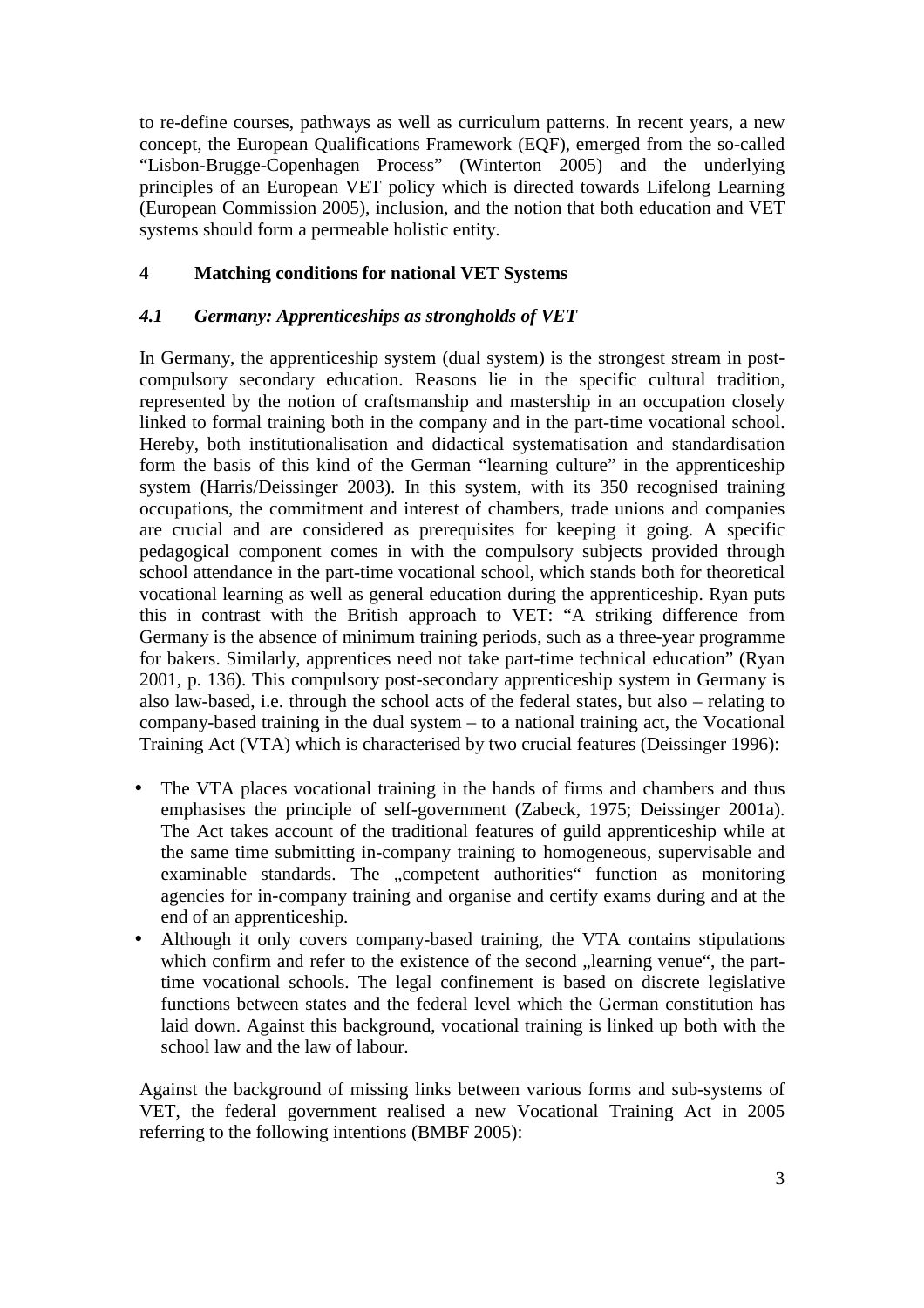- the inclusion of vocational preparation schemes within the scope of regulation of the law and with it the implementation of an appropriate system of qualification modules;
- the transferability of credits obtained in school-based VET via by-laws of the federal states;
- a more intense internationalisation of VET by providing opportunities for apprentices to undergo part of their vocational training abroad; and
- an ongoing modernisation of examinations by establishing the "extended" final examination.

Modernisation within the dual system currently seems to happen mainly on the curricular level. It has materialised in the creation or revision of training schemes within the system of "skilled training occupations" which now even allow for modest features of modularisation. Implanting modules within training schemes as didactical units with a mandatory but optional character (like in the IT occupations created in 1997) no longer seems to be incompatible with a holistic notion of competence (Euler 1998, pp. 96 ff.). However, there are other suggestions using modules in a more open manner, and there is a general conviction in the research community that the system has to become more flexible (Euler/Severing 2006; Baethge/Solga/Wieck 2007). On the other hand, interest groups, such as trade unions and chambers, are eager to underline their belief in the efficiency of the dual system as the "king's way" into skilled employment. It becomes evident from this that the debate on the introduction of a "German National Qualifications Framework" (Deutscher Qualifikationsrahmen DQR) implies many problems for the comparatively solid and historically grown German education system and especially for the country's apprenticeship culture (Deissinger 1994; Deissinger 2004).

Besides demands for "internal modernisation", the new Act passed in 2005 contains quite innovative stipulations which concern the relationship between apprenticeship training in a recognised occupation and full-time VET courses leading to vocational qualifications. Sections 7 and 43 of the new Vocational Training Act try to build "bridges" between the two sub-systems (Lorenz/Ebert/Krüger 2005):

- According to section 7 the federal states get the right to determine which courses in full-time vocational schools or in comparable institutions shall lead to a partial accreditation in a subsequent apprenticehip. Applications for accreditation have to be submitted individually to the chambers (as the "competent bodies").
- According to section 43 people graduating from a full-time course leading to a vocational qualification shall get the permission to undergo a final examination in a recognised occupation before the chamber if the occupation trained for in a school is equivalent. This new regulation also includes so-called "school occupations" outside the scope of the Vocational Training Act or the Craft Regulation Act.

These regulations, when put into practice, could re-position different pathways into skilled work and could help to cure the notorious acceptance problem haunting fulltime VET (Deissinger 2007; Deissinger/Smith/Pickersgill 2006). It is too early to assess the consequences of these new stipulations. They could help to establish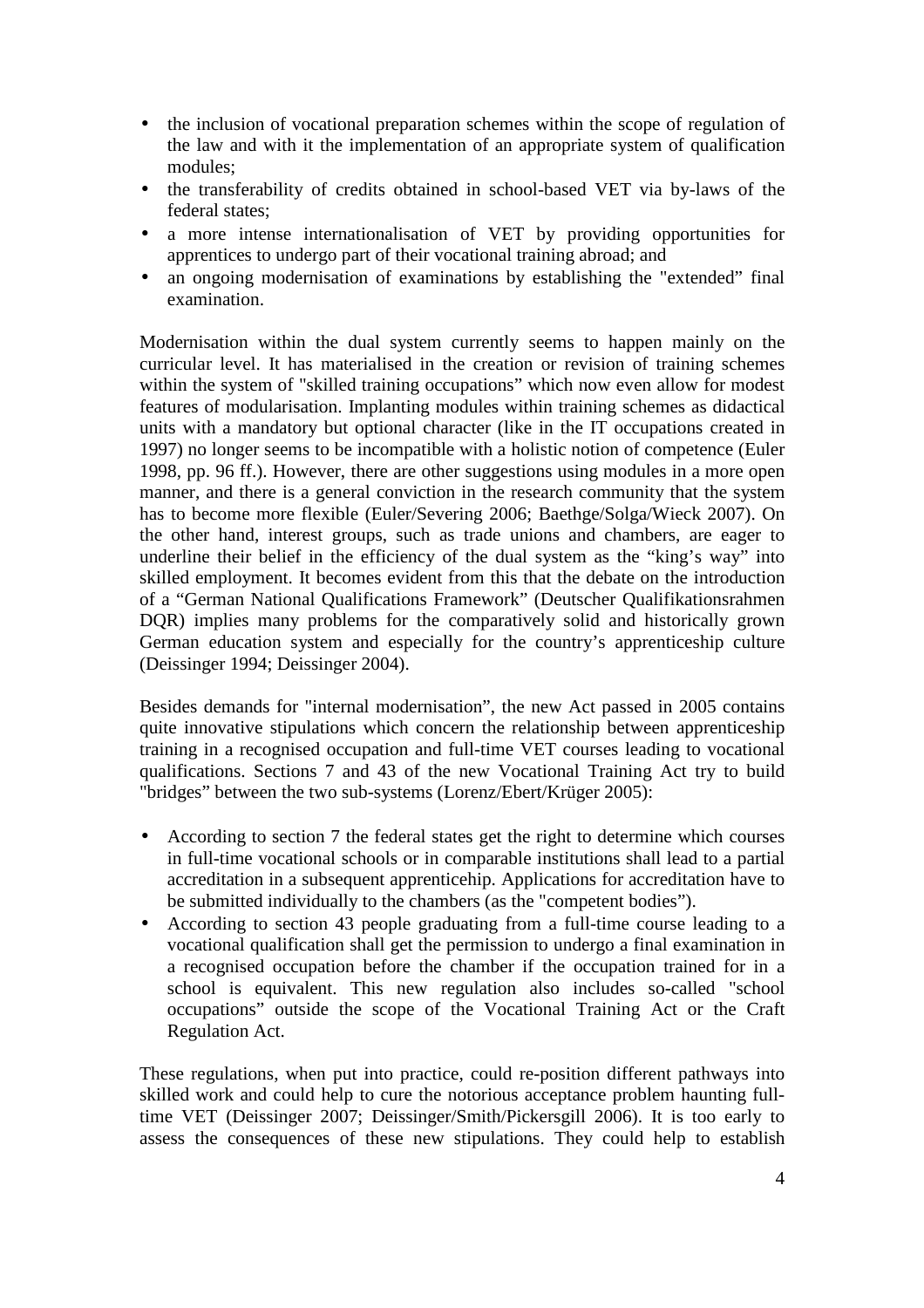bridges between separated sub-systems and hence comply with some of the EQF premises. However, there is no doubt that their practical relevance is dependent on the value companies and chambers will place on full-time VET in general. It is certainly true for Germany that the apprenticeship systems is seen as the stronghold for the VET system in general while alternative pathways function in a different way in relation to both inclusion of higher education options and curricular designs. The German s dual system has hardly any links with higher education and vocational fulltime schools fulfil ambivalent functions in relation to the labour market. This structural feature may be listed as one of the open issues still to be solved when designing the DQR alongside the EQF (Deissinger 2006; Hanf/Rein 2007):

- Open issue (I): Links between VET and HE in terms of progression, inclusion and permeability of the education system
- Open issue (II): Links between different streams within VET, especially when it comes to valuation and accreditation of non-dual VET or vocational preparation and integration measures
- Open issue (III): Differentiation within VET in terms of skill levels and duration, also with as view to special groups and/or disadvantaged young people
- Open issue (IV): The relationship between non-formal and informal learning and formal VET

It is above all the so-called "measure system" or "transition system", with a growing number of school-leavers entering "irregular" tracks in the VET system, which seems a major "construction site" against the background of training market pressures and training market failure in specific regions and branches, but also in terms of young people with lower abilities (Neß 2007; Walden 2006; Krewerth/Ulrich 2006). In these fields, Germany faces the challenge of a substantial backlog demand. On the other hand, the skill formation function of the apprenticeship system, admired all over the world, certainly is an asset which should be preserved. However, this does not necessarily mean that VET policy primarily focuses on issues related to the dual system, such as modernisation of training schemes or the training market. Taking the European framework issue seriously, also means that the "irregular system" and more individualised perspectives on VET enter the political and pedagogical agenda more visibly and strongly.

### *4.2 Britain: Vocationalism and National Vocational Qualifications*

The features of the British VET system go back to the Industrial Revolution when industrialisation created a "vacuum" in training matters as the decline of craft-based apprenticeship training could not be replaced by state or corporatist arrangements. The need to fill this "under-regulation" still exists today and continues to determine current vocational training policy requirements. VET takes place in a decentralised, heterogeneous system, characterised by the particular importance of individual firms in the development and formation of skill formation processes. In general, the system has so far successfully avoided external regulation, especially from the state.

Although having become a major focus of VET policy in recent years, the British apprenticeship system as one sector of this VET reality "continues to differ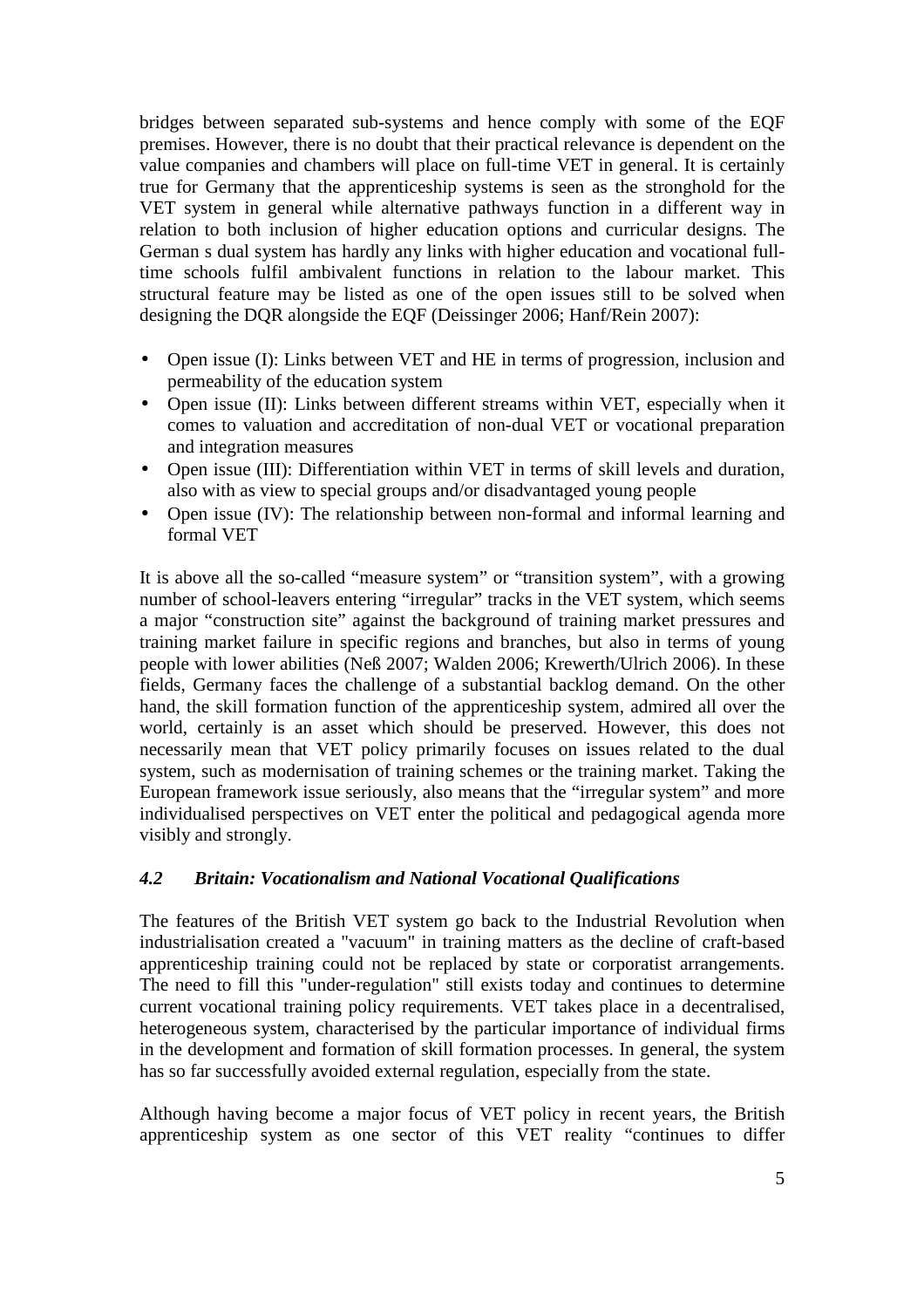fundamentally from its counterparts elsewhere in Europe. The differences have even increased, as continental countries elaborate the public regulation of apprenticeship, while the UK favours deregulation" (Ryan 2001, p. 133). It is obvious, especially from a German perspective, that this lack of process regulation "reflects Britain's "competence-based" approach to skill certification" in the context of the system of National Vocational Qualifications introduced back in the 1980s (Jessup 1991; Wolf 1995; Deissinger/Hellwig 2005). In Ryan's words: "What matters in principle for NVQ certification is demonstrated competence in the performance of work tasks, and that alone. Educational attainments should indeed form part of that assessment if they are needed for competence, but are otherwise to be discarded as superfluous" (Ryan 2001, p. 133.). Some authors even put it more strongly and critically when they talk of "behaviourist reduction" and the still existing problem of diverging "roads" between "high skills" and "low skills" (Winch/Hyland 2007) or when they deplore the "decline of vocational learning" (Hayward 2004).

Yet, in contrast to Germany, apprenticeships in Anglo-Saxon countries are considered to be part of a national qualification system including different options and pathways. Also, intention-wise, apprenticeships are considered to provide training which is seen as equivalent with pathways in general and higher education (inclusive character). This is especially true for Britain and also for Australia where apprenticeships have been revitalised or reframed in recent years due to dissatisfaction with school-based skill formation as well as with traditional on-the-job training (Ryan 2001; Harris/Deissinger 2003; Harris 2001).

Britain as a "framework country", as it might be labelled from a continental European perspective, certainly has the more "modern" concept, measured alongside the rhetoric used by the European Commission and other agencies committed to the EQF strategy. This poses the question whether countries with a weaker apprenticeship culture or a weaker initial skill formation system might be more prepared for the "Lisbon-Brugge-Copenhagen Process". In fact, it cannot be denied that the EQF which the European Parliament has meanwhile agreed to appears to be a copy of the NQF in England and Wales, with its focus on equivalence patterns between general, vocational and higher education, pathways and permeability (similar to the Australian QF). At the same time, the rhetoric and terminology which the EU uses in this context sounds and reads familiar for those who look to the descriptors for the different levels of competence achievement in the English NQF.

It becomes clear that – while Germany and France "think" in categories of separation and segregation (though with different meanings and political implications) – in England there is  $-$  at least formally  $-$  a key momentum in the national VET system which links up different streams in the education system in terms of equivalence. The cultural and historical background for this may not be located in the  $19<sup>th</sup>$  century, but more in the "invention" of "Vocationalism" during the Thatcher years, with its strong focus on company-based training and the re-invention of employer commitment in this field. The creation of the National Qualifications Framework in the late 1980s brought into focus the notion that qualifications and pathways in both horizontal and vertical terms should put VET at least partly to be placed on a level with general and academic education. The re-invention of "Modern Apprenticeships" (Ryan 2001; Gospel/Fuller 1998) is part of this process against the background of a history which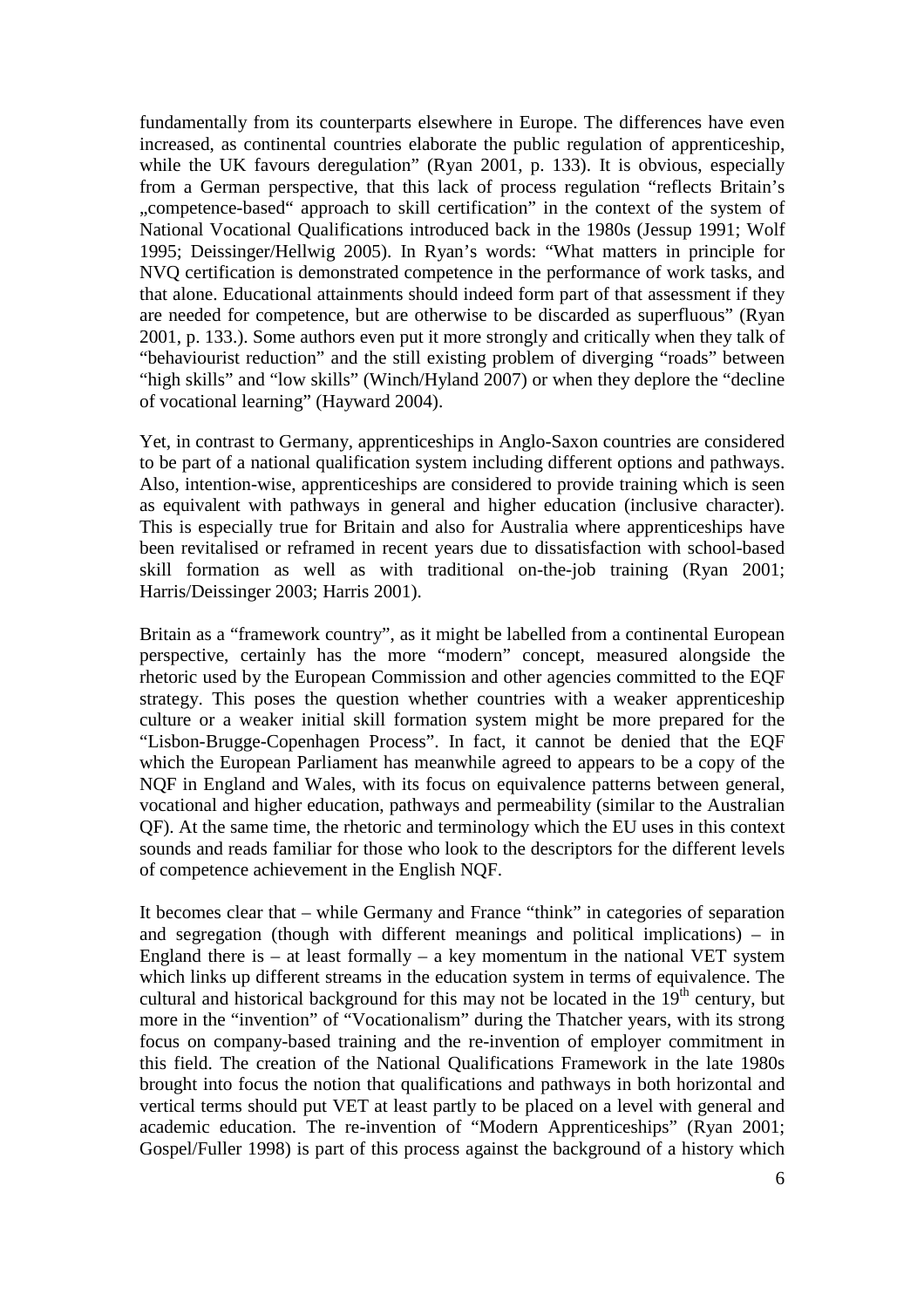saw the major decline of this vocational training institution (Gospel 1995; Deissinger 2004).

# *4.3 France: The framework concept in a centralised VET system*

In France, the situation is different from Germany and Britain. France has always been described as a "school model" of VET (Greinert 1988). This label is due to specific structural features which are closely linked with the crucial role of the central government in steering the whole education system (Bouyx 1996). Therefore, the situation is different from Germany, where the federal states have the nearly exclusive say in all educational matters outside company-based VET, and also from Britain, where in the school system local and regional control and autonomy has always had a specific importance, although the National Curriculum and the NVQ system stand for a more central steering perspective of education and training policies.

France seems to be "prepared" for the EQF in so far as its education system is already structured in "stages", "levels" and "grades", indicating the value and the progression options in the whole system. One striking feature is the separation of apprenticeships (apprentissage) from the state school system, which has implications for the social value this institution is normally rendered (Hörner 1994, Deissinger 2001b). Although the organisation of apprenticeships resembles the dual system in Germany, its quantitative importance falls behind the three major tracks in the vocational school system (called "lycées professionnelles"): the CAP, the BEP and the BacPro. It is especially the latter (Gendron 2005) which, besides being a vocational qualification, offers a second option, i.e. the progression into higher education while the CAP and the BEP are "normal" vocational qualifications on different levels of the French NQF. It helps to bridge the two separated worlds of general and vocational education and hence is seen as an instrument to soften the "strong structural dualisms" typical for the French system (ibid., p. 33). Therefore, despite its obvious centralistic implications, the French system appears more pluralistic than the German one.

Since 1969, the French NQF or CNCP (Cadre National des Certifications Professionnelles) has been in existence comprising seven levels and sub-levels, reaching from "Niveau VI" (completion of compulsory schooling without a qualification) to "Niveau I" (the highest level of university education including research studies). Examples for the latter are the "Diplome d'Etudes Supérieures Specialisées" (DEES) and the newly established Master Degree courses and qualifications. The indication "Bac+5" stands for the years of studies following the obtainment of the French university entrance qualification (Baccalauréat), which is located on level IV of the French NQF (Hörner 1994; Zettelmeier 2005). The core vocational qualifications (CAP and BEP) are situated one floor downstairs on level V, which also means that failing to pass the French "A level" examination (being on the same level) leads to being on the same level with somebody who has completed a skilled worker's qualification successfully.

It is correct, against this background, to label the French VET system as hierarchical and profoundly rooted in the notion of general and technical, but not vocational education. In this context, historical explanations may be referred to in order to understand why this system works as it does: Apprenticeships as the low-quality and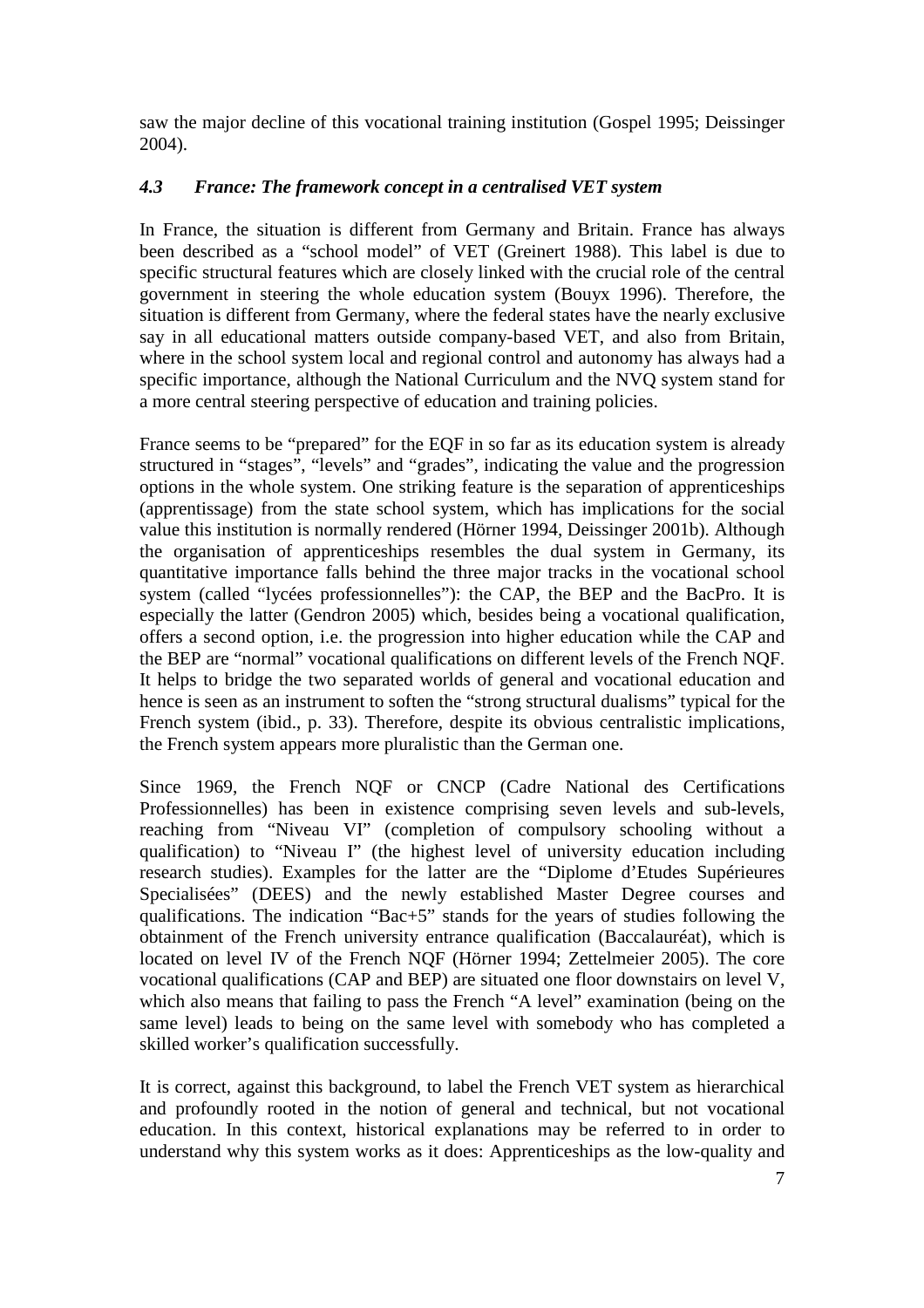low-status stratum of the VET system have never been a strong component in the French education system, due to their virtual legal abolition in the wake of the French Revolution. Also, in France, labour markets work in a different way than in Germany and organisation patterns of companies and above all public institutions follow the hierarchical qualification structure which the state reproduces through its schools in a more or less direct manner (Maurice 1993). On the other hand, having incorporated the "framework concept" even earlier than the UK, France seems better prepared to think in categories of equivalence and parity of esteem than Germany, although the notorious devaluation and bad reputation of practical, company-based VET, such as the apprenticeship system (Lasserre 1994), certainly is a burden which France takes into a unified European concept of education and training. The CNCP, however, is an instrument which – at least theoretically – depicts the formal relations between different qualifications and their underlying institutional structures. The latter, however, are still seen as crucial in defining the quality and social implications of educational pathways which are predominantly characterised by their theoretical and academic level of learning and teaching. Therefore, France seems formally more prepared than Germany, while the mental borderlines between school types, types of qualifications and pathways within the education system are likely to remain.

### **5 Conclusions from a German perspective**

In the German political perspective, there are different positions when it comes to assessing the implications and impacts of the EQF and its derivate, the German NQF: On the one hand, national agencies like the Federal Institute for Vocational Education and Training "welcomes the development of a European Qualifications Framework in principle", as the Deputy President of this national agency has put it recently (Weiss 2007), stating that attainability of any level of qualifications should become possible via the "vocational pathway". On the other hand, it is still initial training which is seen as fundamental in this process and therefore should be protected from erosion due to the European policy processes while it seems inevitable that employers become more open for flexible and regional solutions when it comes to the formation or accreditation of vocational qualifications (ibid.). In the current debate accompanying the impending construction and implementation of the DQR, one of the basic problems could be the questioning of the "vocational principle" with its holistic notion of "full" and "fundamental" qualifications from which any career or employment perspective should emerge (Deissinger 1998; Reuling 2000). While the French and British VET policies seem much more pragmatic (notwithstanding their diverging motivations and backgrounds), the German debate can be characterised as "protective" and "conservative", with the trade unions and the craft sector as the major defenders of traditional institutional arrangements in the VET system. One major mental move could be to acknowledge that the German system no longer is as clearly dominated by the dual system as it was in the past. Full-time VET, vocational preparation and integration programmes now make up the reality of the VET system while regional training markets determine the need and viability of apprenticeships on a large scale.

The first step "into Europe" for the German VET system could be to re-assess and redevelop its system of links and accreditation mechanisms with respect to full-time VET. Such a move would not necessarily require to copy the British or Australian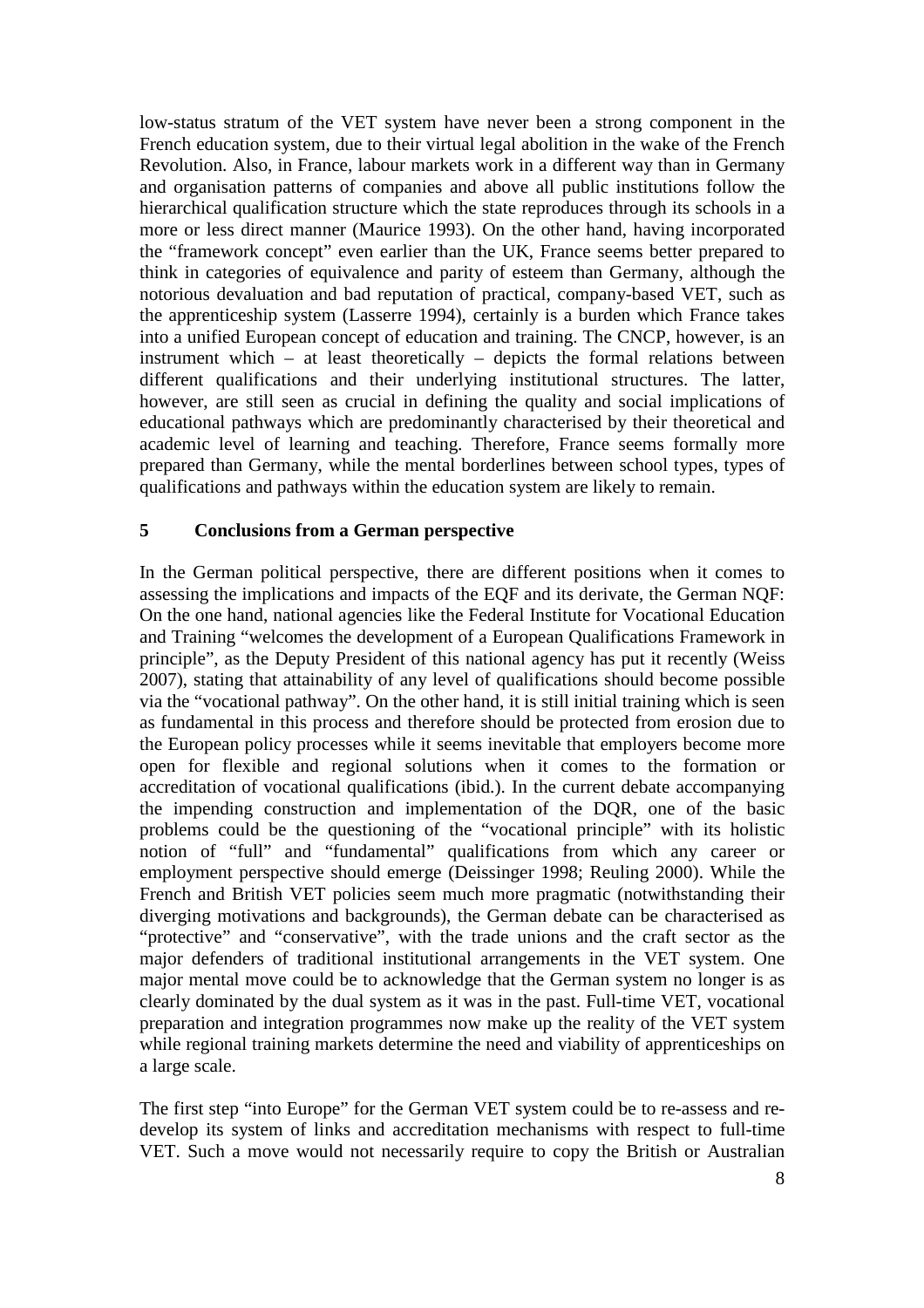system but would reflect the acknowledgement of one of the crucial premises underlying the EQF, i.e. the appeal to "build bridges" between sub-systems, pathways, forms of learning and institutions in the VET system. However, such a move certainly requires more flexibility and openness towards the European VET strategy without ignoring the experiences of the Anglo-Saxon VET systems with "outcomes" and "competences".

### **6 References**

- Baethge, M./Solga, H./Wieck, M. (2007). Berufsbildung im Umbruch. Signale eines überfälligen Aufbruchs. Friedrich-Ebert-Stiftung, Berlin.
- Bouyx, B. (1996). France: Examinations in a Centralised, School-based Training System, in: Organisation for Economic Co-operation and Development (Ed.), Assessing and Certifying Occupational Skills and Competences in Vocational Education and Training. OECD, Paris, 153-156.
- Bundesministerium für Bildung und Forschung, BMBF (2005). Die Reform der beruflichen Bildung - Berufsbildungsgesetz 2005. BMBF, Bonn.
- Deissinger, T. (1994). The Evolution of the Modern Vocational Training Systems in England and Germany: A Comparative View. Compare. A Journal of Comparative Education, 24, 17-36.
- Deissinger, T. (1996). Germany's Vocational Training Act: Its Function as an Instrument of Quality Control within a Tradition-based Vocational Training System. Oxford Review of Education, 22:3, 317-336.
- Deissinger, T. (1998). Beruflichkeit als "organisierendes Prinzip" der deutschen Berufsausbildung. Eusl, Markt Schwaben.
- Deissinger, T. (2001a). Vocational Training in Small Firms in Germany: The Contribution of the Craft Sector. Education and Training, 43:8/9, 426-436.
- Deissinger, T. (2001b). Zur Frage nach der Bedeutung des Berufsprinzip als "organisierendes Prinzip" der deutschen Berufausbildung im europäischen Kontext: Eine deutsch-französische Vergleichsskizze. Tertium Comperationis, 7:1, 1-18.
- Deissinger, T. (2004). Apprenticeship Cultures a comparative view, in: Roodhouse, S./Hemsworth, D. (Eds.), Apprenticeship: An Historical Re-invention for a Post Industrial World. University Vocational Awards Council, Bolton, 43-58.
- Deissinger, T. (2006). Wege und Umwege zum EQF Fragestellungen und Probleme aus nationaler Perspektive, in: Verband der Lehrer an Wirtschaftsschulen (Ed.), Auf dem Weg zum Nationalen Qualifikationsrahmen. VLW, Bielefeld, 9-16.
- Deissinger, T. (2007). "Making Schools Practical": Practice firms and their function in the full-time vocational school system in Germany. Education and Training, 49:5, 364-379.
- Deissinger, T./Hellwig, S. (2005). Structures and Functions of Competence-based Education and Training (CBET): A Comparative Perspective (Beiträge aus der Praxis der beruflichen Bildung, Nr. 14), ed. by InWEnt (Internationale Weiterbildung und Entwicklung gGmbH/Capacity Building International, Germany). InWEnt, Mannheim.
- Deissinger, T./Smith, E./Pickersgill, R. (2006). Models of Full-time and Part-time Vocational Training for School-leavers: A comparison between Germany and Australia. International Journal of Training Research, 4:1, 30-50.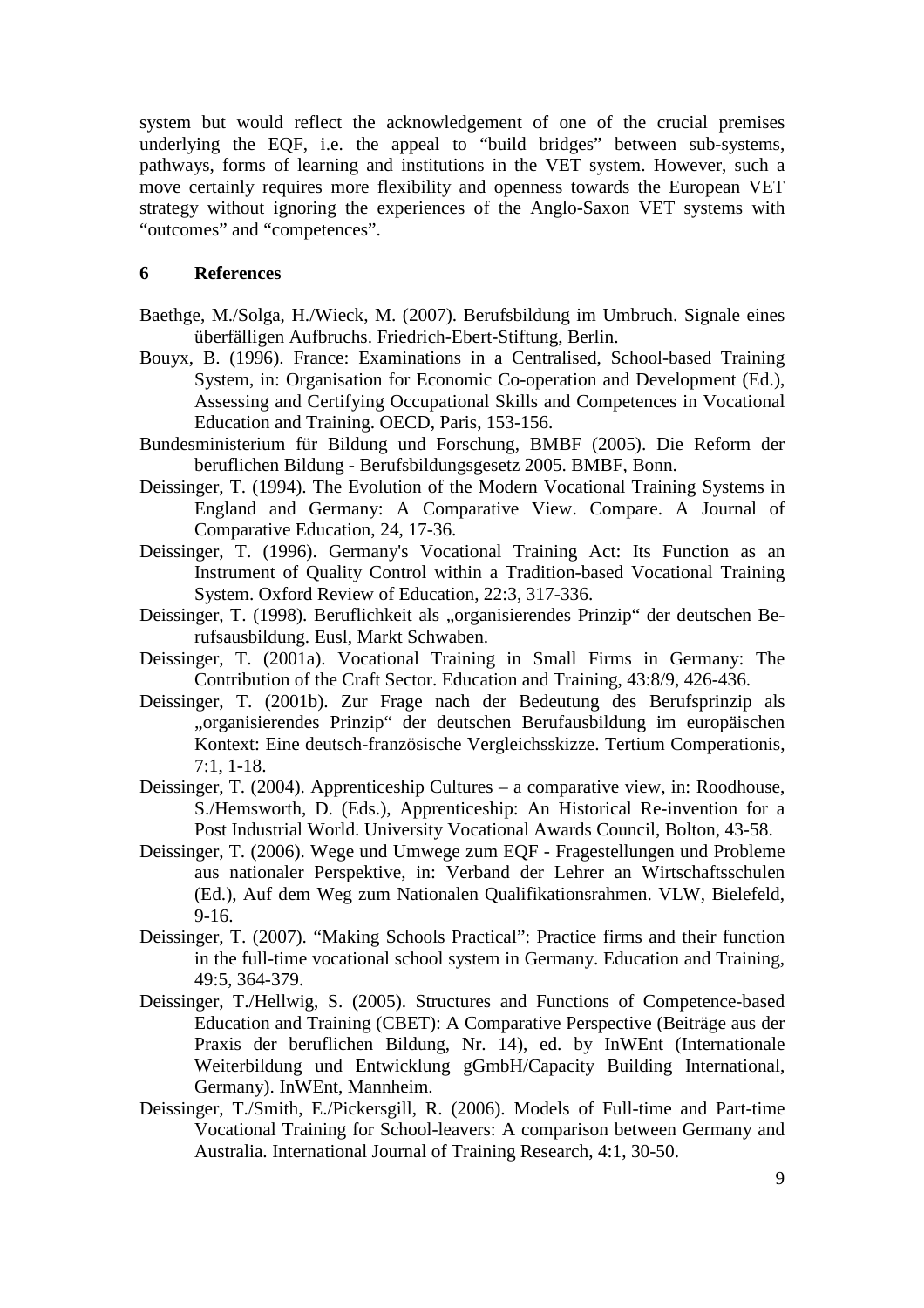- Euler, D. (1998). Modernisierung des dualen Systems Problembereiche, Reformvorschläge, Konsens- und Dissenslinien (Materialien zur Bildungsplanung und zur Forschungsförderung). BLK, Bonn.
- Euler, D./Severing, E. (2006). Flexible Ausbildungswege in der Berufsbildung. Nürnberg.
- European Commission (1993). White Paper on Growth, Competitiveness and Employment: The Challenges and Ways forward into the 21st Century (5 December, 1993), Brussels, n.
- European Commission (1995). White Paper on Education and Training: Teaching and Learning – Towards the Learning Society (November 1995). European Commission, Brussels.
- European Commission (2005). Towards a European Qualifications Framework for Lifelong Learning, Commission Staff Working Document. SEC 957. European Commission, Brussels.
- Gendron, B. (2005). The French Vocational Baccalauréat Diploma: space of a plural transition for the youth. European Journal of Vocational Training, 36, 33-46.
- Gospel, H. (1995). The decline of apprenticeship training in Britain. Industrial Relations Journal, 26:1, 32-44.
- Gospel, H./Fuller, A. (1998). The Modern Apprenticeship: new wine in old bottles?. Human Resource Management Journal, 8:1, 5-20.
- Greinert, W.-D. (1988). Marktmodell Schulmodell duales System. Grundtypen formalisierter Berufsbildung. Die berufsbildende Schule, 40:3, 145-156.
- Hake, B.J. (1999). Lifelong Learning Policies in the European Union: developments and issues. Compare, 29:1, 53-70.
- Hanf, G./Rein, V. (2007). Europäischer und Deutscher Qualifikationsrahmen eine Herausforderung für Berufsbildung und Bildungspolitik. Berufsbildung in Wissenschaft und Praxis, 36, 7-12.
- Harris, R. (2001). Training Reform in Australia implications of a shift from a supply to a demand-driven VET system, in: Deissinger, T. (Ed.), Berufliche Bildung zwischen nationaler Tradition und globaler Entwicklung. Beiträge zur vergleichenden Berufsbildungsforschung. Nomos, Baden-Baden, 231-254.
- Harris, R./Deissinger, T. (2003). Learning Cultures for Apprenticeships: a compareson of Germany and Australia, in: Searle, J.; Yashin-Shaw, I. & Roebuck, D. (Eds.), Enriching Learning Cultures. Proceedings of the 11th Annual International Conference on Post-compulsory Education and Training, Volume Two. Australian Academic Press, Brisbane, 23-33.
- Hayward, G. (2004). Vocationalism and the Decline of Vocational Learning in England. bwp@, No. 7.
- Hörner, W. (1994). Auf dem Weg zur "lernenden Gesellschaft"?. Zur Logik der Berufsbildung in Frankreich. Bildung und Erziehung, 47, 283-304.
- Jessup, G. (1991). Outcomes: NVQs and the Emerging Model of Education and Training. Falmer Press, London.
- Krewerth, A./Ulrich, J.G. (2006). Wege und Schleifen zwischen dem Verlassen der Schule und dem Eintritt in die Berufsausbildung, in: Eberhard, V./Krewerth, A./Ulrich, J.G. (Eds.), Mangelware Lehrstelle. Zur aktuellen Lage der Ausbildungsplatzbewerber in Deutschland. W. Bertelsmann, Bielefeld, 69-82.
- Lasserre, R. (1994). Das berufliche Schulwesen und die Problematik dualer Ausbildungsgänge in Frankreich, in: Hettlage, R. (Ed.), Bildung in Europa -